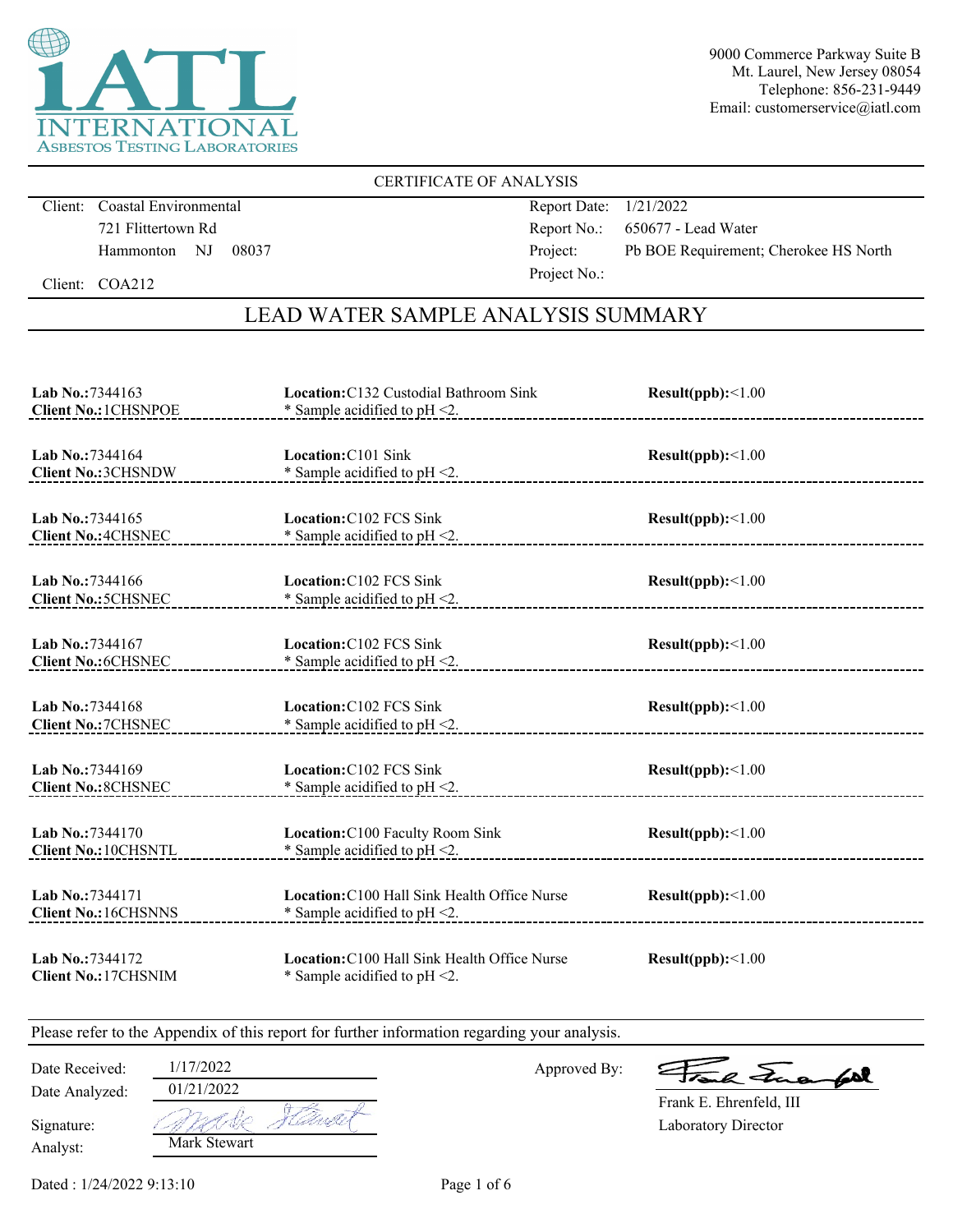

|                                  |                                                        |                                                                                              | <b>CERTIFICATE OF ANALYSIS</b>                                          |                                                |
|----------------------------------|--------------------------------------------------------|----------------------------------------------------------------------------------------------|-------------------------------------------------------------------------|------------------------------------------------|
|                                  | Client: Coastal Environmental                          |                                                                                              | Report Date:                                                            | 1/21/2022                                      |
|                                  | 721 Flittertown Rd                                     |                                                                                              | Report No.:                                                             | 650677 - Lead Water                            |
|                                  | Hammonton NJ                                           | 08037                                                                                        | Project:                                                                | Pb BOE Requirement; Cherokee HS North          |
|                                  | Client: COA212                                         |                                                                                              | Project No.:                                                            |                                                |
|                                  |                                                        |                                                                                              | <b>LEAD WATER SAMPLE ANALYSIS SUMMARY</b>                               |                                                |
|                                  |                                                        |                                                                                              |                                                                         |                                                |
| Lab No.:7344173                  | <b>Client No.: 19CHSNIM</b>                            | $*$ Sample acidified to pH <2.                                                               | Location: C100 Hall Boy's Locker Room Ice Machine Result(ppb):<1.00     |                                                |
| Lab No.:7344174                  | Client No.: 23CHSNWC<br>------------------------------ | Fill<br>* Sample acidified to $pH < 2$ .                                                     | Location: Middle Gym Hall Boy's Locker Room Bottle                      | Result(ppb):<1.00                              |
| <b>Lab No.:7344175</b>           | Client No.:25CHSNWC                                    | $*$ Sample acidified to pH $\leq$ 2.                                                         | Location: Bottle Filler - Middle Gym Hall Girl's Side Result(ppb):<1.00 |                                                |
| Lab No.:7344176                  | <b>Client No.:30CHSNWC</b>                             | * Sample acidified to pH <2.                                                                 | Location: E200 Hall South Side Bottle Filler                            | Result(ppb):<1.00                              |
| Lab No.:7344177                  | Client No.:33CHSNWC                                    | Location: E200 Hall F Side Bottle Filler<br>* Sample acidified to pH <2.                     |                                                                         | Result(ppb):<1.00                              |
| Lab No.:7344178                  | <b>Client No.:36CHSNDW</b>                             | $*$ Sample acidified to pH <2.                                                               | Location: N Media Center Work Room 2nd Fl Sink                          | Result(ppb):2.60                               |
| Lab No.: 7344179                 | <b>Client No.:37CHSNDW</b>                             | * Sample acidified to $pH < 2$ .                                                             | Location: N Media Center - 1st Floor Work Room Sink Result(ppb): 2.40   |                                                |
| Lab No.:7344180                  | <b>Client No.: 39CHSNDW</b>                            | Location: D230 Planning Center 3 Sink<br>* Sample acidified to pH <2.                        |                                                                         | Result(ppb): 1.40                              |
| Lab No.:7344181                  | <b>Client No.: 41 CHSNDW</b>                           | Location: E100 Hall F Side - Bottle Filler<br>* Sample acidified to $pH < 2$ .               |                                                                         | Result(ppb):<1.00                              |
| Lab No.:7344182                  | <b>Client No.: 44CHSNDW</b>                            | Location: E100 Hall S Side Fountain<br>* Sample acidified to $pH < 2$ .                      |                                                                         | Result(ppb):<1.00                              |
|                                  |                                                        | Please refer to the Appendix of this report for further information regarding your analysis. |                                                                         |                                                |
| Date Received:<br>Date Analyzed: | 1/17/2022<br>01/21/2022                                |                                                                                              | Approved By:                                                            | $\sum_{\alpha}$                                |
| Signature:<br>Analyst:           | <b>Mark Stewart</b>                                    |                                                                                              |                                                                         | Frank E. Ehrenfeld, III<br>Laboratory Director |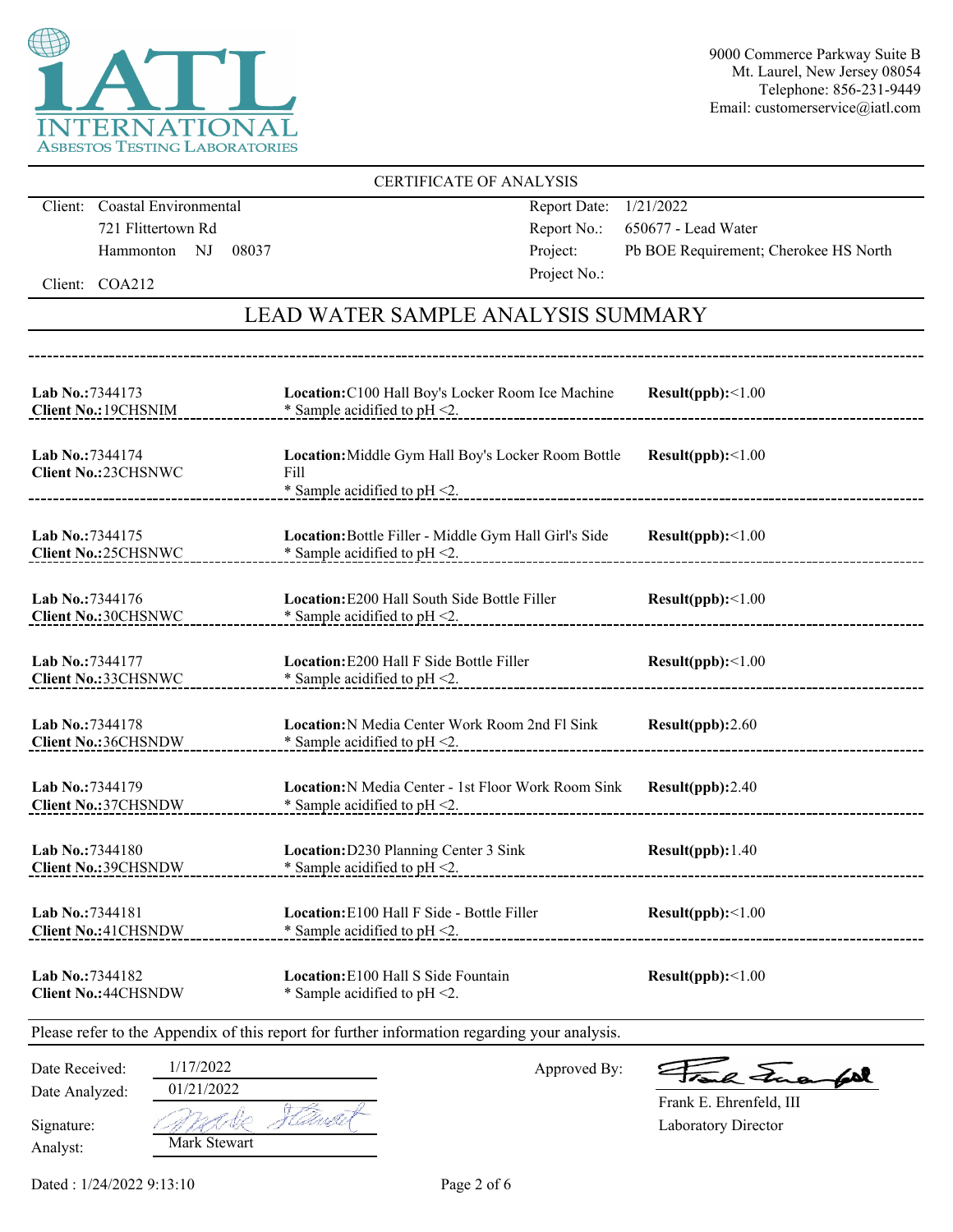

### CERTIFICATE OF ANALYSIS

Client: Coastal Environmental 721 Flittertown Rd Hammonton NJ 08037 Report Date: 1/21/2022 Report No.: 650677 - Lead Water Project: Pb BOE Requirement; Cherokee HS North Project No.:

Client: COA212

## LEAD WATER SAMPLE ANALYSIS SUMMARY

| Lab No.: 7344183<br><b>Client No.: 46CHSNDW</b> | Location: E128 Class Room Sink<br>Result(ppb):<1.00<br>* Sample acidified to $pH < 2$ . |                          |  |
|-------------------------------------------------|-----------------------------------------------------------------------------------------|--------------------------|--|
| Lab No.: 7344184<br><b>Client No.: 47CHSNKC</b> | <b>Location: North Kitchen Sink</b><br>* Sample acidified to $pH < 2$ .                 | Result(ppb):<1.00        |  |
| Lab No.:7344185<br><b>Client No.: 48CHSNKC</b>  | <b>Location: North Kitchen Sink</b><br>* Sample acidified to $pH < 2$ .                 | Result(ppb): 1.80        |  |
| Lab No.: 7344186<br><b>Client No.: 49CHSNKC</b> | <b>Location: North Kitchen Sink</b><br>* Sample acidified to $pH < 2$ .                 | Result(ppb):540          |  |
| Lab No.:7344187<br><b>Client No.: 50CHSNKC</b>  | <b>Location: North Kitchen Sink</b><br>* Sample acidified to $pH < 2$ .                 | Result(ppb):<1.00        |  |
| Lab No.:7344188<br><b>Client No.: 51 CHSNFP</b> | Location: North Kitchen Braising Pan<br>* Sample acidified to $pH < 2$ .                | Result(ppb):<1.00        |  |
| Lab No.: 7344189<br><b>Client No.: 52CHSNFP</b> | Location: North Kitchen - Steamer<br>* Sample acidified to $pH < 2$ .                   | Result(ppb):<1.00        |  |
| Lab No.:7344190<br><b>Client No.: 53CHSNFP</b>  | Location: North Kitchen L - Coffee Maker<br>* Sample acidified to $pH < 2$ .            | $Result(ppb): \leq 1.00$ |  |
| Lab No.: 7344191<br><b>Client No.: 54CHSNFP</b> | Location: North Kitchen R - Coffee Maker<br>* Sample acidified to $pH < 2$ .            | Result(ppb):7.20         |  |
| Lab No.: 7344192<br><b>Client No.: 55CHSNIM</b> | <b>Location: North Kitchen Ice Machine</b><br>* Sample acidified to $pH < 2$ .          | Result(ppb):<1.00        |  |

Please refer to the Appendix of this report for further information regarding your analysis.

Date Received: 1/17/2022

Date Analyzed:

Approved By:

a Juan fall

Laboratory Director Frank E. Ehrenfeld, III

Analyst: Signature:

1 de Mark Stewart

01/21/2022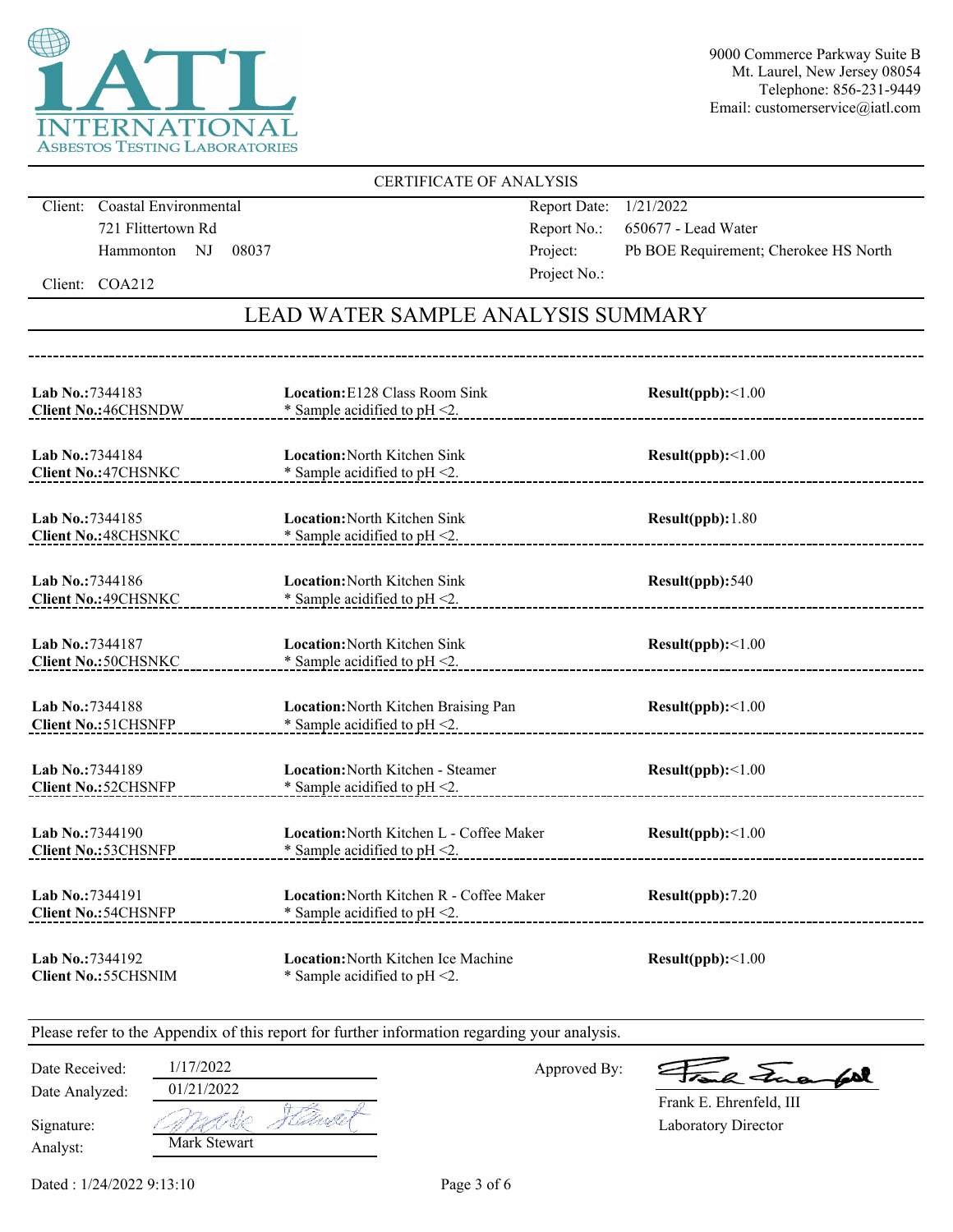

## CERTIFICATE OF ANALYSIS

Client: Coastal Environmental 721 Flittertown Rd Hammonton NJ 08037 Report Date: 1/21/2022 Report No.: 650677 - Lead Water Project: Pb BOE Requirement; Cherokee HS North Project No.:

Client: COA212

# LEAD WATER SAMPLE ANALYSIS SUMMARY

| <b>Location:</b> Main Office N Work Room Sink<br>Result(ppb): 1.10<br>* Sample acidified to $pH < 2$ . |  |
|--------------------------------------------------------------------------------------------------------|--|
|                                                                                                        |  |
|                                                                                                        |  |
|                                                                                                        |  |
|                                                                                                        |  |
|                                                                                                        |  |
|                                                                                                        |  |
|                                                                                                        |  |
|                                                                                                        |  |
|                                                                                                        |  |
|                                                                                                        |  |
|                                                                                                        |  |

Please refer to the Appendix of this report for further information regarding your analysis.

| Date Received:         | 1/17/2022    |  |
|------------------------|--------------|--|
| Date Analyzed:         | 01/21/2022   |  |
| Signature:<br>Analyst: | Mark Stewart |  |

Approved By:

a Jua fol

Laboratory Director Frank E. Ehrenfeld, III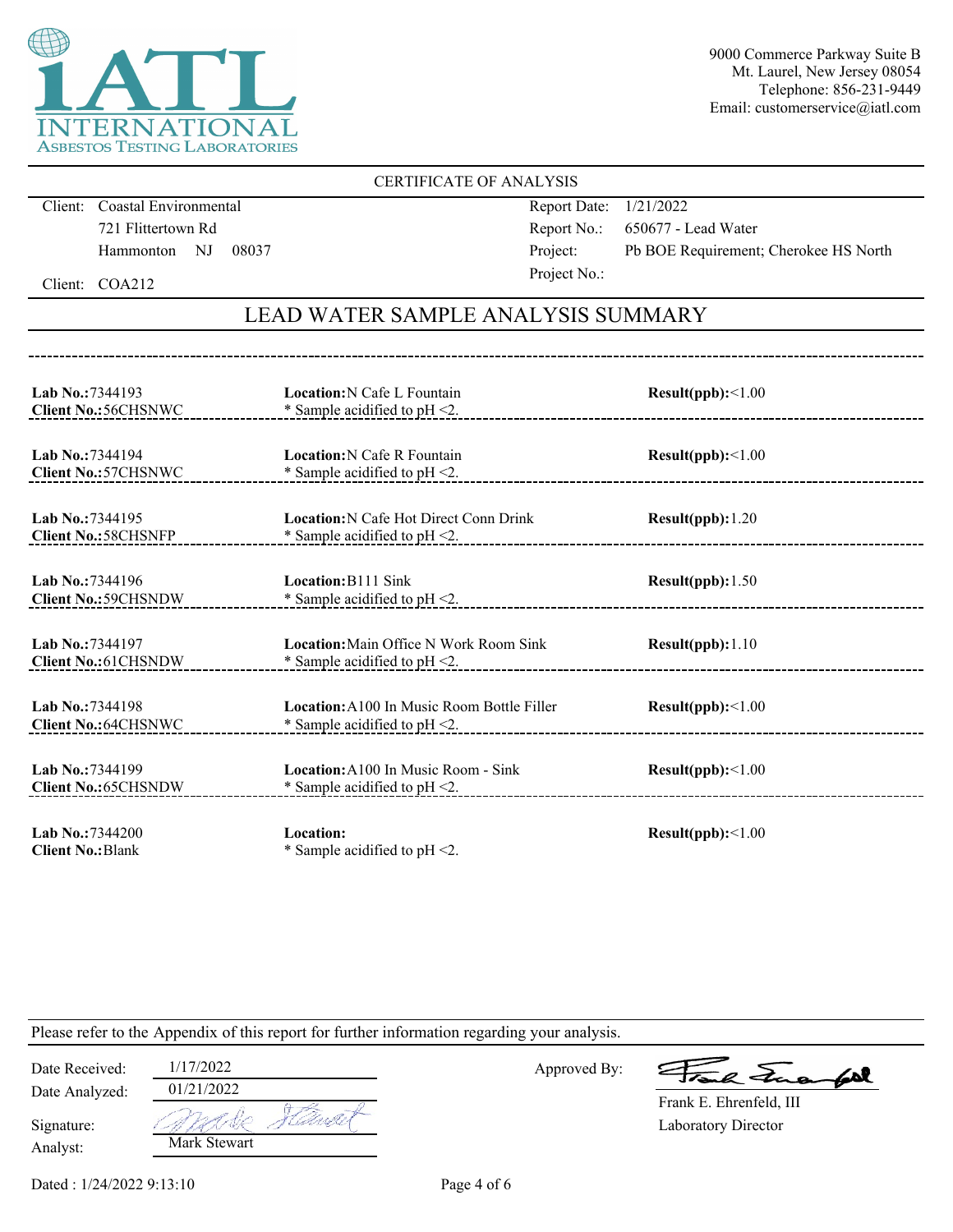

### CERTIFICATE OF ANALYSIS

Client: Coastal Environmental 721 Flittertown Rd Hammonton NJ 08037

Client: COA212

Report Date: 1/21/2022 Report No.: 650677 - Lead Water Project: Pb BOE Requirement; Cherokee HS North Project No.:

# Appendix to Analytical Report:

**Customer Contact:** Cathy Ledden **Analysis:** AAS-GF - ASTM D3559-08D

This appendix seeks to promote greater understanding of any observations, exceptions, special instructions, or circumstances that the laboratory needs to communicate to the client concerning the above samples. The information below is used to help promote your ability to make the most informed decisions for you and your customers. Please note the following points of contact for any questions you may have.

**iATL Customer Service:** customerservice@iatl.com **iATL OfficeManager:** ?wchampion@iatl.com **iATL Account Representative:** Shirley Clark **Sample Login Notes:** See Batch Sheet Attached **Sample Matrix:** Water **Exceptions Noted:** See Following Pages

### **General Terms, Warrants, Limits, Qualifiers:**

General information about iATL capabilities and client/laboratory relationships and responsibilities are spelled out in iATL policies that are listed at www.iATL.com and in our Quality Assurance Manual per ISO 17025 standard requirements. The information therein is a representation of iATL definitions and policies for turnaround times, sample submittal, collection media, blank definitions, quantification issues and limit of detection, analytical methods and procedures, sub-contracting policies, results reporting options, fees, terms, and discounts, confidentiality, sample archival and disposal, and data interpretation.

iATL warrants the test results to be of a precision normal for the type and methodology employed for each sample submitted. iATL disclaims any other warrants, expressed or implied, including warranty of fitness for a particular purpose and warranty of merchantability. iATL accepts no legal responsibility for the purpose for which the client uses test results. Any analytical work performed must be governed by our Standard Terms and Conditions. Prices, methods and detection limits may be changed without notification. Please contact your Customer Service Representative for the most current information.

This confidential report relates only to those item(s) tested and does not represent an endorsement by NIST-NVLAP, AIHA LAP LLC, or any agency of local, state or province governments nor of any agency of the U.S. government.

This report shall not be reproduced except in full, without written approval of the laboratory.

### **Information Pertinent to this Report:**

Analysis by AAS Graphite Furnace: - ASTM D3559-08D Certification: - NYS-DOH No. 11021 - NJDEP No. 03863

### **Note: These methods are analytically equivalent to iATL's accredited method;**

- USEPA 40CFR 141.11B

- USEPA 200.9 Pb, AAS-GF, RL <2 ppb/sample

- USEPA SW 846-7421 - Pb(AAS-GF, RL <2 ppb/sample)

Regulatory limit for lead in drinking water is 15.0 parts per billion as cited in EPA 40 CFR 141.11 National Primary Drinking Water Regulations, Subpart B: Maximum contaminant levels for inorganic chemicals.

All results are based on the samples as received at the lab. iATL assumes that appropriate sampling methods have been used and that the data upon which these results are based have been accurately supplied by the client.

Sample results are not corrected for contamination by field or analytical blanks.

 $PPB =$  Parts per billion. 1  $\mu g/L = 1$  ppb MDL = 0.24 PPB Reporting Limit (RL) = 1.0 PPB